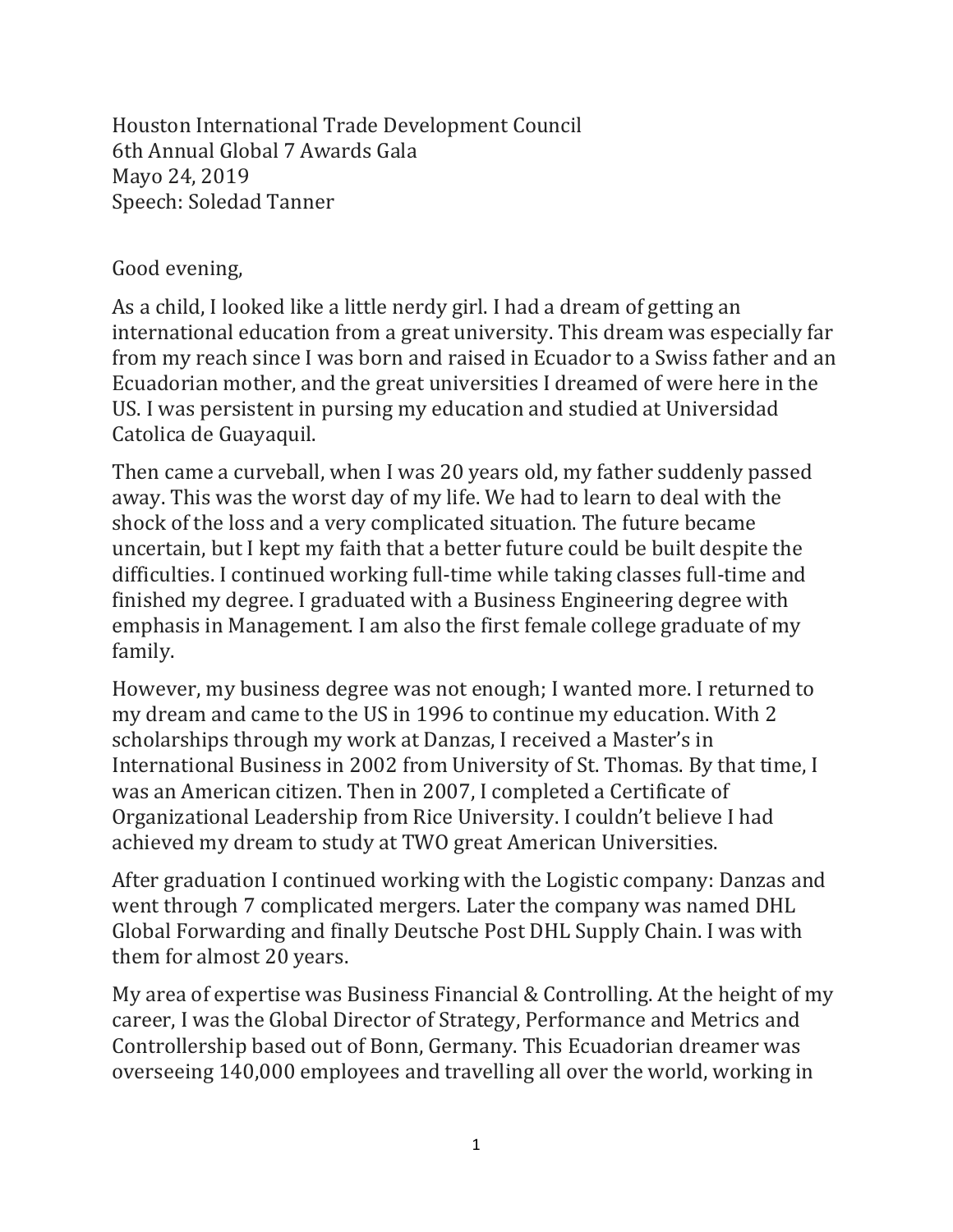wonderful places such as: India, Germany, Switzerland, Hong Kong, Brazil, Uruguay, UK, Mexico, and many others.

In 2016, I decided I wanted to make a bigger impact and founded Soledad Tanner Consulting, LLC: A Business & Financial Management Consulting firm. My new dream: to become a global authority in business profitability and productivity. I want to increase financial literacy in the communities so people can improve their quality of life.

I help people that struggle because they know their trade, but they don't have the time or expertise to be financially savvy. I believe business knowledge and financial literacy are the foundation to the success of Entrepreneurs. The key element is to have sustainable businesses that gives the people and the community a better life.

As Mahatma Gandhi said: "Be the change you want to see in the world" I REALLY enjoy what I do. As people improve the business financial situation, they increase their quality of life, having more time and resources to do what they love to do.

I'm deeply honored and humbled to be recognized as "Outstanding International Consultant" and thank the "Houston International Trade Development Council" organization and the board members, for this award.

To my mother Yolanda: Who is here from Ecuador. Thank you for never giving up on my English classes. You have always been there. Mom, this award is yours too. Love you!

To my father Ernesto in heaven: If you were here today, you would be so proud of the woman I became: a strong woman of integrity, of faith and a fighter.

To my brother Ernst: who is watching via Skype from Switzerland. Your quiet wisdom is my light, your words reach my soul and your support means the world to me.

To my brother Xavier: Who is here from Switzerland. This dream would have not been possible without your brilliant philosophical, and artistic guidance. Thank you for your patience, vision and inspiration.

To Gabriel: I doubted many times if the change from Executive to Entrepreneur was a good idea. You saw the possibilities when I couldn't see them. Every day you would ask me: "What are you going to do today?" and you would say: "same thing we do every day, try to take over the world."